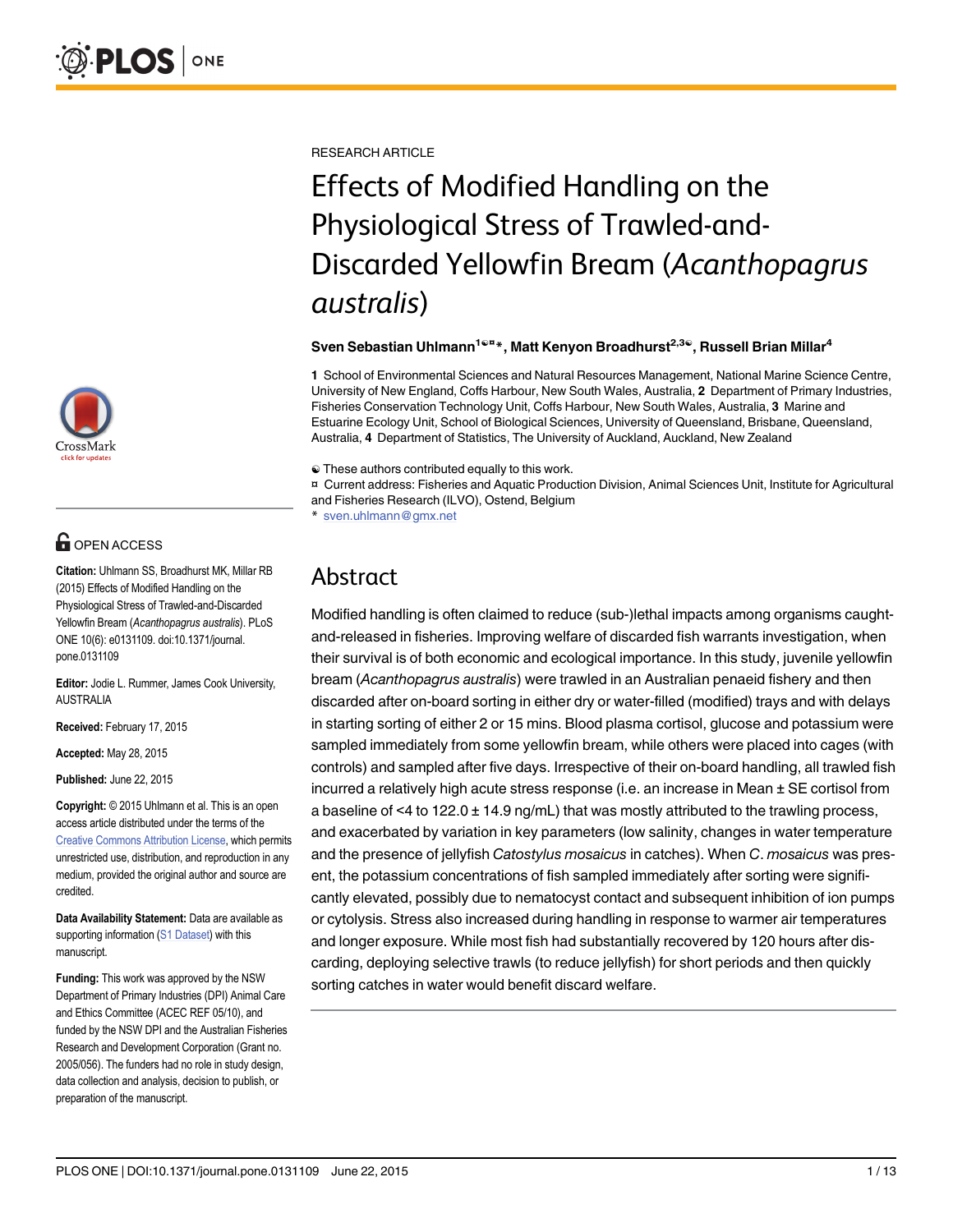<span id="page-1-0"></span>

Competing Interests: The authors have declared that no competing interests exist.

#### Introduction

The discarding of unwanted organisms during fishing is perceived as ecologically and economically wasteful; particularly if most discards die  $[1]$ . Beyond immediate mortalities are potentially deleterious physiological effects that may impair the fitness of surviving individuals by compromising their health, growth and reproductive output  $[1-6]$  $[1-6]$  $[1-6]$  $[1-6]$ . Some of these impacts may be reduced via more benign on-board handling practices, such as minimising air exposure among teleosts  $[7, 8]$  $[7, 8]$  $[7, 8]$  $[7, 8]$ ; the benefits of which have been demonstrated for several species after capture by passive gears such as hook-and-line [\[9](#page-10-0)]. It is less clear whether such practices have utility in alleviating stress among fish caught by mobile gears—although benefits have been realised for crustaceans [[10](#page-10-0)–[13](#page-10-0)].

During trawling, teleosts often are severely and acutely stressed through exercise and interactions with netting panels and each other  $[14]$  $[14]$  $[14]$ . Cumulative stress is then evoked as catches are dropped on deck and exposed to air, sunlight and temperature differentials while being handled [[15](#page-11-0)–[17](#page-11-0)]. Teleosts respond to such stressors through various biochemical and physiological processes that manifest as measurable changes to their blood chemistry [[18](#page-11-0)]. Specifically, rapid increases in plasma catecholamines by chromaffin cells result in elevated plasma cortisol as a primary response, with secondary effects including changes in glucose [\[19,](#page-11-0) [20\]](#page-11-0) and hydrominerals such as potassium due to electrolytic disturbances [\[18,](#page-11-0) [21\]](#page-11-0). All of these responses may be compounded by prolonged exposure to air, thermal or haline shock [\[16](#page-11-0), [20](#page-11-0)]. As one example, among some pink snapper (Pagrus auratus), acute capture and handling stress disrupted endocrine reproductive processes, including decreased gonadal steroid concentrations or gamete quality [\[22\]](#page-11-0).

While varying physiological responses to trawling-related stressors are inevitable, limiting or resolving the build-up of primary indicators and secondary metabolites in the blood and restoring energy deposits in the muscles after exhaustion may reduce chronic symptoms [[2\]](#page-10-0). In particular, such outcomes can be achieved in some species by minimizing hypoxia and severe temperature changes [\[16,](#page-11-0) [17,](#page-11-0) [23,](#page-11-0) [24\]](#page-11-0). For example, rapidly sorting catches in water or allowing for their recovery prior to their release and limiting air exposure, may represent promising approaches  $[7, 8]$  $[7, 8]$  $[7, 8]$  $[7, 8]$ .

Nevertheless, sensitivity towards capture-related stress is species-specific and depends on the severity and duration of stressors, anatomical and physiological characteristics and ecological factors  $[5, 9]$  $[5, 9]$  $[5, 9]$  $[5, 9]$ . Some species may survive at a high rate after discarding, but could nevertheless incur physiological disturbances with unknown protracted consequences. Yellowfin bream (Acanthopagrus australis) is one species for which there are such concerns. It is highly valued by both commercial and recreational fishers in south-eastern Australia, and apparently welladapted to tolerating various anthropogenic impacts, including discarding  $[7, 23, 25-30]$  $[7, 23, 25-30]$  $[7, 23, 25-30]$  $[7, 23, 25-30]$  $[7, 23, 25-30]$  $[7, 23, 25-30]$  $[7, 23, 25-30]$  $[7, 23, 25-30]$  $[7, 23, 25-30]$ . For example, in a recent study quantifying the discard mortality and key contributing factors from Australian estuarine penaeid trawls, fatalities among yellowfin bream discarded into floating cages remained below 50% within 120 hours, although there were slight ongoing cumulative deaths depending on initial treatments [\[7](#page-10-0)]. Key factors affecting mortality included the total length (TL) of fish, sorting under dry conditions, a protracted delay in starting sorting within conventional periods, the weight of jellyfish (*Catostylus mosaicus*) in the catch and salinity [[7\]](#page-10-0). Simply sorting yellowfin bream in a water-filled container reduced mortalities by up to a quarter, indicating the utility of reducing air exposure during on-board handling [[7](#page-10-0)].

While these results were positive from a conservation perspective, attempting to map the physiological responses (and any explanatory factors) of yellowfin bream to modified on-board handling procedures may not only provide more insight into the utility of alternative catchprocessing techniques, but also the consequences for surviving individuals. Considering the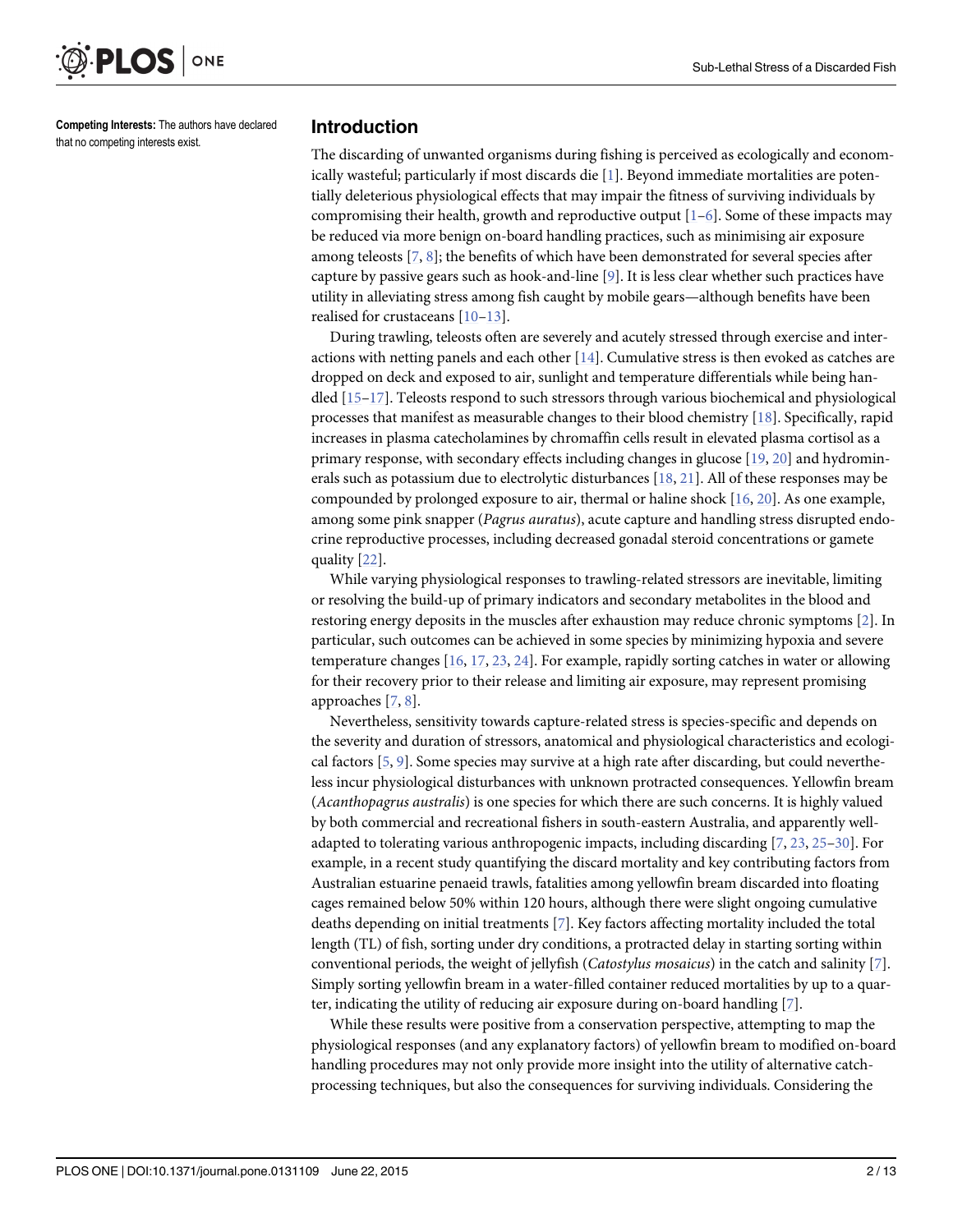<span id="page-2-0"></span>above, our main aim here was to quantify the stress response and key contributing factors among trawled yellowfin bream (i) immediately after on-board handling across a range of conceivable handling conditions including dry and modified, wet sorting and then (ii) five days after discarding. We hypothesised that modified handling with minimal air exposure would alleviate physiological stress responses to hypoxia, but that the presence of jellyfish would have deleterious consequences. Our physiological analyses were restricted to cortisol and glucose considering their proven utility in other stress studies  $[2, 18]$  $[2, 18]$  $[2, 18]$  $[2, 18]$ , and potassium due to its sensitivity to hypoxia [\[16\]](#page-11-0) and marine biotoxins [[31](#page-11-0)]. A secondary aim of the study was to use the results to suggest simple applied strategies to minimise negative physiological responses, and eventually maximise yellowfin bream welfare.

# Materials and Methods

#### Ethics statement

This research was done in the Clarence River (29°27'S, 153°09'E) New South Wales (NSW) Australia in accordance with the Department of Primary Industries scientific collection permit (No. P01/0059A-2.0). No specific permissions were required to access the Clarence River and charter a commercial vessel—other than internal contractual agreements. This study did not involve endangered or protected species. Animal ethics approval was granted for this research by the NSW DPI Animal Care and Ethics Committee (ACEC REF 05/10).

# Equipment and treatments

The study was done during the austral summer 2007 in the Clarence River (29°27'S, 153°09'E) using a commercial penaeid trawler (10 m in length) towing double-rigged trawls (7.4-m headlines and 40 mm stretched mesh opening—SMO) attached to square-mesh codends (27 mm SMO on the bar; see [[7](#page-10-0)] for a gear description and [Table 1](#page-3-0) for the experimental design). A Greenspan EC350 data logger was attached to one of the trawls (to record water temperature and salinity—see below) and both were deployed for 30 min, after which the codends were emptied into an 810-L sorting tray that was alternatively (i) left empty (conventional handling), or (ii) filled with river water (modified handling)—via a flow-through system and monitored for dissolved oxygen (DO), temperature and salinity using a hand-held Horiba. Within each sorting-tray configuration, the catches were left for either (i) 2 or (ii) 15 min before starting sorting (i.e. the range of conventional sorting delays). During sorting, live yellowfin bream were removed after treatment and some sampled immediately for blood by a researcher  $(T_0;$ see below), while another researcher placed other fish in groups of five into water-filled, aerated 100-L cages that were transported on board a dory to a nearby monitoring site and submerged  $(following [7])$  $(following [7])$  $(following [7])$ .

Appropriate numbers of control yellowfin bream were also sampled during the experiment. These fish were originally caught using non-invasive methods [[30](#page-11-0)], and acclimated for at least one week in six 3000-L aerated holding tanks (with flow-through seawater at 63 L/min and <5  $kg/m<sup>3</sup>$  stocking density) located on the banks of the Clarence River and tributaries, and adjacent to the trawled area to ensure identical water quality To minimise stress and damage to the control yellowfin bream during transfer (and following animal ethics requirements), they were anaesthetised using between 25 and 35 mg/L of benzocaine (ethyl-p-amino benzoate). Randomly selected, sedated control fish were scooped from the holding tanks with knotless finemeshed nets into 5-L PVC buckets and placed into the same water-filled and aerated cages used for the trawled-and-discarded fish on-board the transporting dory, before being transferred the same distance to the monitoring site and secured there  $[7]$  $[7]$ .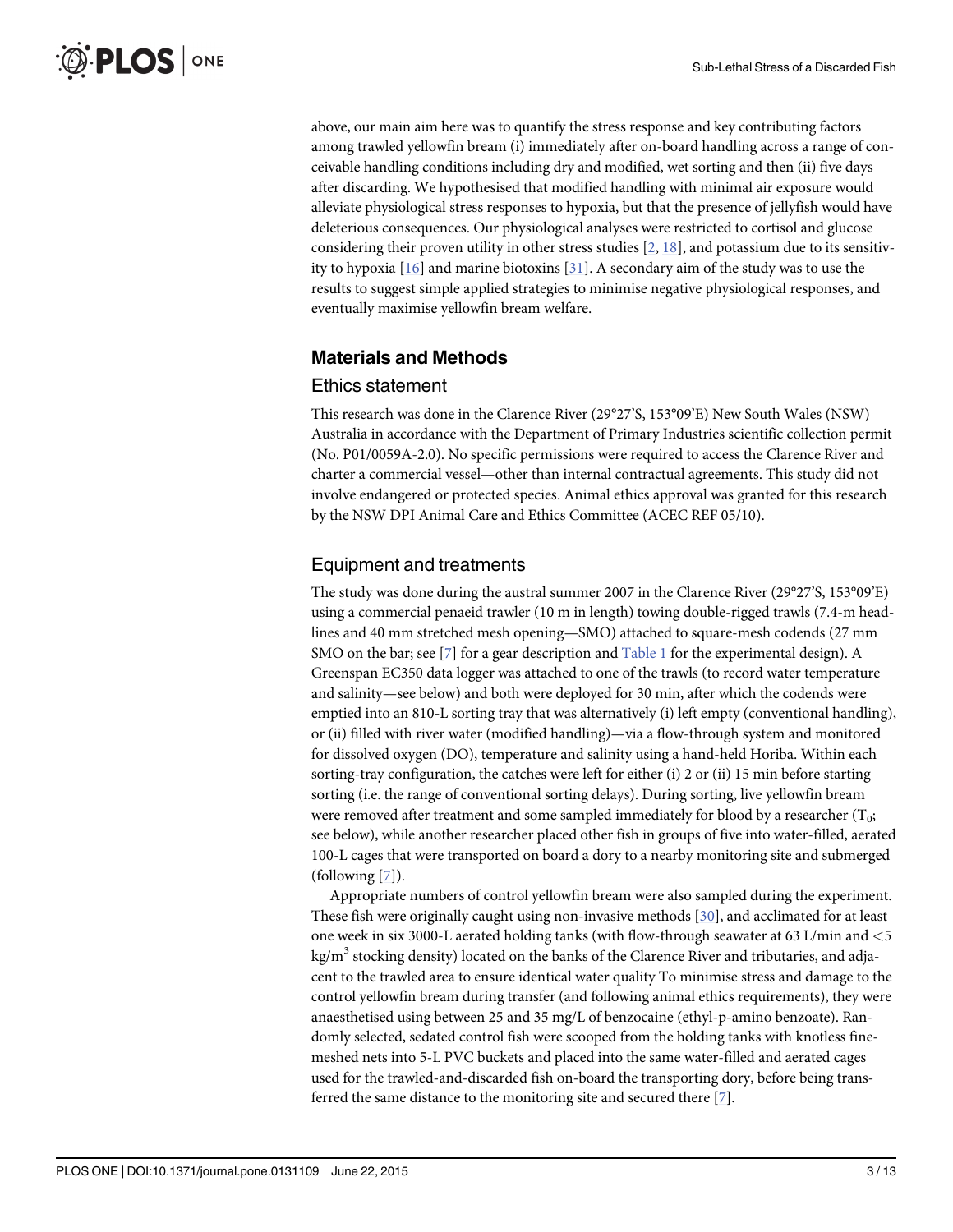<span id="page-3-0"></span>

#### [Table 1.](#page-2-0) Number of yellowfin bream per deployment from which blood plasma samples were obtained at T<sub>0</sub> and T<sub>120</sub> in each treatment group (2- or 15-min delay in starting either conventional or modified sorting).

| 03/15/07<br>15 min<br>Control<br>n/a<br>3<br>$\blacksquare$<br>Conventional<br>$\mathbf{1}$<br>$\ensuremath{\mathsf{3}}$<br>$\mathbf{3}$<br>$\sqrt{2}$<br>$\ensuremath{\mathsf{3}}$<br>Conventional<br>n/a<br>Modified<br>$\sqrt{2}$<br>$\overline{c}$<br>$\mathbf{1}$<br>Modified<br>$\overline{2}$<br>$\overline{4}$<br>n/a<br>03/16/07<br>2 min<br>Control<br>n/a<br>n/a<br>$\blacksquare$<br>6<br>$\sqrt{2}$<br>Conventional<br>n/a<br>$\bf8$<br>$\ensuremath{\mathsf{3}}$<br>Conventional<br>n/a<br>Modified<br>$\mathbf 5$<br>$\overline{c}$<br>n/a<br>$\overline{\mathcal{I}}$<br>Modified<br>n/a<br>n/a<br>2 min<br>03/20/07<br>Control<br>n/a<br>$\overline{4}$<br>$\blacksquare$<br>Conventional<br>$10$<br>$\overline{c}$<br>$\mathbf{1}$<br>12<br>$\mathbf{1}$<br>5<br>Conventional<br>9<br>Modified<br>$\overline{c}$<br>n/a<br>Modified<br>11<br>$\overline{c}$<br>n/a<br>03/21/07<br>15 min<br>Control<br>n/a<br>$\overline{2}$<br>$\blacksquare$<br>$\overline{\mathbf{c}}$<br>Conventional<br>$\mathbf{1}$<br>$\mathbf{1}$<br>$\overline{7}$<br>$\overline{\mathbf{4}}$<br>$\sqrt{4}$<br>Conventional<br>Modified<br>$\mathbf{1}$<br>$\mathbf{1}$<br>n/a<br>Modified<br>$\ensuremath{\mathsf{3}}$<br>$\mathbf{1}$<br>n/a<br>2 min<br>03/22/07<br>Control<br>n/a<br>6<br>$\blacksquare$<br>Conventional<br>$\mathbf 5$<br>n/a<br>6<br>$\overline{7}$<br>$\sqrt{2}$<br>1<br>Conventional<br>Modified<br>6<br>n/a<br>$\mathbf{1}$<br>Modified<br>8<br>$\sqrt{2}$<br>n/a<br>04/18/07<br>2 min<br>Control<br>n/a<br>8<br>$\blacksquare$<br>Conventional<br>$\overline{c}$<br>3<br>3<br>3<br>$\overline{\mathbf{4}}$<br>$\ensuremath{\mathsf{3}}$<br>Conventional<br>3<br>Modified<br>$\mathbf{1}$<br>$\overline{4}$<br>$\ensuremath{\mathsf{3}}$<br>Modified<br>n/a<br>n/a<br>04/19/07<br>15 min<br>Control<br>n/a<br>8<br>$\blacksquare$<br>Conventional<br>$\mathbf 5$<br>$\ensuremath{\mathsf{3}}$<br>4<br>$\overline{\mathcal{I}}$<br>$\ensuremath{\mathsf{3}}$<br>Conventional<br>$\overline{4}$<br>Modified<br>6<br>$\ensuremath{\mathsf{3}}$<br>$\mathbf{1}$<br>Modified<br>$\bf8$<br>$\ensuremath{\mathsf{3}}$<br>$\overline{c}$ | Date | Sorting delay | Sorting method | <b>Deployment</b> | $T_0$ | $T_{120}$ |
|------------------------------------------------------------------------------------------------------------------------------------------------------------------------------------------------------------------------------------------------------------------------------------------------------------------------------------------------------------------------------------------------------------------------------------------------------------------------------------------------------------------------------------------------------------------------------------------------------------------------------------------------------------------------------------------------------------------------------------------------------------------------------------------------------------------------------------------------------------------------------------------------------------------------------------------------------------------------------------------------------------------------------------------------------------------------------------------------------------------------------------------------------------------------------------------------------------------------------------------------------------------------------------------------------------------------------------------------------------------------------------------------------------------------------------------------------------------------------------------------------------------------------------------------------------------------------------------------------------------------------------------------------------------------------------------------------------------------------------------------------------------------------------------------------------------------------------------------------------------------------------------------------------------------------------------------------------------------------------------------------------------------------------------------------------------------------------------------------------------------------------------------------|------|---------------|----------------|-------------------|-------|-----------|
|                                                                                                                                                                                                                                                                                                                                                                                                                                                                                                                                                                                                                                                                                                                                                                                                                                                                                                                                                                                                                                                                                                                                                                                                                                                                                                                                                                                                                                                                                                                                                                                                                                                                                                                                                                                                                                                                                                                                                                                                                                                                                                                                                      |      |               |                |                   |       |           |
|                                                                                                                                                                                                                                                                                                                                                                                                                                                                                                                                                                                                                                                                                                                                                                                                                                                                                                                                                                                                                                                                                                                                                                                                                                                                                                                                                                                                                                                                                                                                                                                                                                                                                                                                                                                                                                                                                                                                                                                                                                                                                                                                                      |      |               |                |                   |       |           |
|                                                                                                                                                                                                                                                                                                                                                                                                                                                                                                                                                                                                                                                                                                                                                                                                                                                                                                                                                                                                                                                                                                                                                                                                                                                                                                                                                                                                                                                                                                                                                                                                                                                                                                                                                                                                                                                                                                                                                                                                                                                                                                                                                      |      |               |                |                   |       |           |
|                                                                                                                                                                                                                                                                                                                                                                                                                                                                                                                                                                                                                                                                                                                                                                                                                                                                                                                                                                                                                                                                                                                                                                                                                                                                                                                                                                                                                                                                                                                                                                                                                                                                                                                                                                                                                                                                                                                                                                                                                                                                                                                                                      |      |               |                |                   |       |           |
|                                                                                                                                                                                                                                                                                                                                                                                                                                                                                                                                                                                                                                                                                                                                                                                                                                                                                                                                                                                                                                                                                                                                                                                                                                                                                                                                                                                                                                                                                                                                                                                                                                                                                                                                                                                                                                                                                                                                                                                                                                                                                                                                                      |      |               |                |                   |       |           |
|                                                                                                                                                                                                                                                                                                                                                                                                                                                                                                                                                                                                                                                                                                                                                                                                                                                                                                                                                                                                                                                                                                                                                                                                                                                                                                                                                                                                                                                                                                                                                                                                                                                                                                                                                                                                                                                                                                                                                                                                                                                                                                                                                      |      |               |                |                   |       |           |
|                                                                                                                                                                                                                                                                                                                                                                                                                                                                                                                                                                                                                                                                                                                                                                                                                                                                                                                                                                                                                                                                                                                                                                                                                                                                                                                                                                                                                                                                                                                                                                                                                                                                                                                                                                                                                                                                                                                                                                                                                                                                                                                                                      |      |               |                |                   |       |           |
|                                                                                                                                                                                                                                                                                                                                                                                                                                                                                                                                                                                                                                                                                                                                                                                                                                                                                                                                                                                                                                                                                                                                                                                                                                                                                                                                                                                                                                                                                                                                                                                                                                                                                                                                                                                                                                                                                                                                                                                                                                                                                                                                                      |      |               |                |                   |       |           |
|                                                                                                                                                                                                                                                                                                                                                                                                                                                                                                                                                                                                                                                                                                                                                                                                                                                                                                                                                                                                                                                                                                                                                                                                                                                                                                                                                                                                                                                                                                                                                                                                                                                                                                                                                                                                                                                                                                                                                                                                                                                                                                                                                      |      |               |                |                   |       |           |
|                                                                                                                                                                                                                                                                                                                                                                                                                                                                                                                                                                                                                                                                                                                                                                                                                                                                                                                                                                                                                                                                                                                                                                                                                                                                                                                                                                                                                                                                                                                                                                                                                                                                                                                                                                                                                                                                                                                                                                                                                                                                                                                                                      |      |               |                |                   |       |           |
|                                                                                                                                                                                                                                                                                                                                                                                                                                                                                                                                                                                                                                                                                                                                                                                                                                                                                                                                                                                                                                                                                                                                                                                                                                                                                                                                                                                                                                                                                                                                                                                                                                                                                                                                                                                                                                                                                                                                                                                                                                                                                                                                                      |      |               |                |                   |       |           |
|                                                                                                                                                                                                                                                                                                                                                                                                                                                                                                                                                                                                                                                                                                                                                                                                                                                                                                                                                                                                                                                                                                                                                                                                                                                                                                                                                                                                                                                                                                                                                                                                                                                                                                                                                                                                                                                                                                                                                                                                                                                                                                                                                      |      |               |                |                   |       |           |
|                                                                                                                                                                                                                                                                                                                                                                                                                                                                                                                                                                                                                                                                                                                                                                                                                                                                                                                                                                                                                                                                                                                                                                                                                                                                                                                                                                                                                                                                                                                                                                                                                                                                                                                                                                                                                                                                                                                                                                                                                                                                                                                                                      |      |               |                |                   |       |           |
|                                                                                                                                                                                                                                                                                                                                                                                                                                                                                                                                                                                                                                                                                                                                                                                                                                                                                                                                                                                                                                                                                                                                                                                                                                                                                                                                                                                                                                                                                                                                                                                                                                                                                                                                                                                                                                                                                                                                                                                                                                                                                                                                                      |      |               |                |                   |       |           |
|                                                                                                                                                                                                                                                                                                                                                                                                                                                                                                                                                                                                                                                                                                                                                                                                                                                                                                                                                                                                                                                                                                                                                                                                                                                                                                                                                                                                                                                                                                                                                                                                                                                                                                                                                                                                                                                                                                                                                                                                                                                                                                                                                      |      |               |                |                   |       |           |
|                                                                                                                                                                                                                                                                                                                                                                                                                                                                                                                                                                                                                                                                                                                                                                                                                                                                                                                                                                                                                                                                                                                                                                                                                                                                                                                                                                                                                                                                                                                                                                                                                                                                                                                                                                                                                                                                                                                                                                                                                                                                                                                                                      |      |               |                |                   |       |           |
|                                                                                                                                                                                                                                                                                                                                                                                                                                                                                                                                                                                                                                                                                                                                                                                                                                                                                                                                                                                                                                                                                                                                                                                                                                                                                                                                                                                                                                                                                                                                                                                                                                                                                                                                                                                                                                                                                                                                                                                                                                                                                                                                                      |      |               |                |                   |       |           |
|                                                                                                                                                                                                                                                                                                                                                                                                                                                                                                                                                                                                                                                                                                                                                                                                                                                                                                                                                                                                                                                                                                                                                                                                                                                                                                                                                                                                                                                                                                                                                                                                                                                                                                                                                                                                                                                                                                                                                                                                                                                                                                                                                      |      |               |                |                   |       |           |
|                                                                                                                                                                                                                                                                                                                                                                                                                                                                                                                                                                                                                                                                                                                                                                                                                                                                                                                                                                                                                                                                                                                                                                                                                                                                                                                                                                                                                                                                                                                                                                                                                                                                                                                                                                                                                                                                                                                                                                                                                                                                                                                                                      |      |               |                |                   |       |           |
|                                                                                                                                                                                                                                                                                                                                                                                                                                                                                                                                                                                                                                                                                                                                                                                                                                                                                                                                                                                                                                                                                                                                                                                                                                                                                                                                                                                                                                                                                                                                                                                                                                                                                                                                                                                                                                                                                                                                                                                                                                                                                                                                                      |      |               |                |                   |       |           |
|                                                                                                                                                                                                                                                                                                                                                                                                                                                                                                                                                                                                                                                                                                                                                                                                                                                                                                                                                                                                                                                                                                                                                                                                                                                                                                                                                                                                                                                                                                                                                                                                                                                                                                                                                                                                                                                                                                                                                                                                                                                                                                                                                      |      |               |                |                   |       |           |
|                                                                                                                                                                                                                                                                                                                                                                                                                                                                                                                                                                                                                                                                                                                                                                                                                                                                                                                                                                                                                                                                                                                                                                                                                                                                                                                                                                                                                                                                                                                                                                                                                                                                                                                                                                                                                                                                                                                                                                                                                                                                                                                                                      |      |               |                |                   |       |           |
|                                                                                                                                                                                                                                                                                                                                                                                                                                                                                                                                                                                                                                                                                                                                                                                                                                                                                                                                                                                                                                                                                                                                                                                                                                                                                                                                                                                                                                                                                                                                                                                                                                                                                                                                                                                                                                                                                                                                                                                                                                                                                                                                                      |      |               |                |                   |       |           |
|                                                                                                                                                                                                                                                                                                                                                                                                                                                                                                                                                                                                                                                                                                                                                                                                                                                                                                                                                                                                                                                                                                                                                                                                                                                                                                                                                                                                                                                                                                                                                                                                                                                                                                                                                                                                                                                                                                                                                                                                                                                                                                                                                      |      |               |                |                   |       |           |
|                                                                                                                                                                                                                                                                                                                                                                                                                                                                                                                                                                                                                                                                                                                                                                                                                                                                                                                                                                                                                                                                                                                                                                                                                                                                                                                                                                                                                                                                                                                                                                                                                                                                                                                                                                                                                                                                                                                                                                                                                                                                                                                                                      |      |               |                |                   |       |           |
|                                                                                                                                                                                                                                                                                                                                                                                                                                                                                                                                                                                                                                                                                                                                                                                                                                                                                                                                                                                                                                                                                                                                                                                                                                                                                                                                                                                                                                                                                                                                                                                                                                                                                                                                                                                                                                                                                                                                                                                                                                                                                                                                                      |      |               |                |                   |       |           |
|                                                                                                                                                                                                                                                                                                                                                                                                                                                                                                                                                                                                                                                                                                                                                                                                                                                                                                                                                                                                                                                                                                                                                                                                                                                                                                                                                                                                                                                                                                                                                                                                                                                                                                                                                                                                                                                                                                                                                                                                                                                                                                                                                      |      |               |                |                   |       |           |
|                                                                                                                                                                                                                                                                                                                                                                                                                                                                                                                                                                                                                                                                                                                                                                                                                                                                                                                                                                                                                                                                                                                                                                                                                                                                                                                                                                                                                                                                                                                                                                                                                                                                                                                                                                                                                                                                                                                                                                                                                                                                                                                                                      |      |               |                |                   |       |           |
|                                                                                                                                                                                                                                                                                                                                                                                                                                                                                                                                                                                                                                                                                                                                                                                                                                                                                                                                                                                                                                                                                                                                                                                                                                                                                                                                                                                                                                                                                                                                                                                                                                                                                                                                                                                                                                                                                                                                                                                                                                                                                                                                                      |      |               |                |                   |       |           |
|                                                                                                                                                                                                                                                                                                                                                                                                                                                                                                                                                                                                                                                                                                                                                                                                                                                                                                                                                                                                                                                                                                                                                                                                                                                                                                                                                                                                                                                                                                                                                                                                                                                                                                                                                                                                                                                                                                                                                                                                                                                                                                                                                      |      |               |                |                   |       |           |
|                                                                                                                                                                                                                                                                                                                                                                                                                                                                                                                                                                                                                                                                                                                                                                                                                                                                                                                                                                                                                                                                                                                                                                                                                                                                                                                                                                                                                                                                                                                                                                                                                                                                                                                                                                                                                                                                                                                                                                                                                                                                                                                                                      |      |               |                |                   |       |           |
|                                                                                                                                                                                                                                                                                                                                                                                                                                                                                                                                                                                                                                                                                                                                                                                                                                                                                                                                                                                                                                                                                                                                                                                                                                                                                                                                                                                                                                                                                                                                                                                                                                                                                                                                                                                                                                                                                                                                                                                                                                                                                                                                                      |      |               |                |                   |       |           |
|                                                                                                                                                                                                                                                                                                                                                                                                                                                                                                                                                                                                                                                                                                                                                                                                                                                                                                                                                                                                                                                                                                                                                                                                                                                                                                                                                                                                                                                                                                                                                                                                                                                                                                                                                                                                                                                                                                                                                                                                                                                                                                                                                      |      |               |                |                   |       |           |
|                                                                                                                                                                                                                                                                                                                                                                                                                                                                                                                                                                                                                                                                                                                                                                                                                                                                                                                                                                                                                                                                                                                                                                                                                                                                                                                                                                                                                                                                                                                                                                                                                                                                                                                                                                                                                                                                                                                                                                                                                                                                                                                                                      |      |               |                |                   |       |           |
|                                                                                                                                                                                                                                                                                                                                                                                                                                                                                                                                                                                                                                                                                                                                                                                                                                                                                                                                                                                                                                                                                                                                                                                                                                                                                                                                                                                                                                                                                                                                                                                                                                                                                                                                                                                                                                                                                                                                                                                                                                                                                                                                                      |      |               |                |                   |       |           |
|                                                                                                                                                                                                                                                                                                                                                                                                                                                                                                                                                                                                                                                                                                                                                                                                                                                                                                                                                                                                                                                                                                                                                                                                                                                                                                                                                                                                                                                                                                                                                                                                                                                                                                                                                                                                                                                                                                                                                                                                                                                                                                                                                      |      |               |                |                   |       |           |
|                                                                                                                                                                                                                                                                                                                                                                                                                                                                                                                                                                                                                                                                                                                                                                                                                                                                                                                                                                                                                                                                                                                                                                                                                                                                                                                                                                                                                                                                                                                                                                                                                                                                                                                                                                                                                                                                                                                                                                                                                                                                                                                                                      |      |               |                |                   |       |           |
|                                                                                                                                                                                                                                                                                                                                                                                                                                                                                                                                                                                                                                                                                                                                                                                                                                                                                                                                                                                                                                                                                                                                                                                                                                                                                                                                                                                                                                                                                                                                                                                                                                                                                                                                                                                                                                                                                                                                                                                                                                                                                                                                                      |      |               |                |                   |       |           |
|                                                                                                                                                                                                                                                                                                                                                                                                                                                                                                                                                                                                                                                                                                                                                                                                                                                                                                                                                                                                                                                                                                                                                                                                                                                                                                                                                                                                                                                                                                                                                                                                                                                                                                                                                                                                                                                                                                                                                                                                                                                                                                                                                      |      |               |                |                   |       |           |
|                                                                                                                                                                                                                                                                                                                                                                                                                                                                                                                                                                                                                                                                                                                                                                                                                                                                                                                                                                                                                                                                                                                                                                                                                                                                                                                                                                                                                                                                                                                                                                                                                                                                                                                                                                                                                                                                                                                                                                                                                                                                                                                                                      |      |               |                |                   |       |           |
|                                                                                                                                                                                                                                                                                                                                                                                                                                                                                                                                                                                                                                                                                                                                                                                                                                                                                                                                                                                                                                                                                                                                                                                                                                                                                                                                                                                                                                                                                                                                                                                                                                                                                                                                                                                                                                                                                                                                                                                                                                                                                                                                                      |      |               |                |                   |       |           |
|                                                                                                                                                                                                                                                                                                                                                                                                                                                                                                                                                                                                                                                                                                                                                                                                                                                                                                                                                                                                                                                                                                                                                                                                                                                                                                                                                                                                                                                                                                                                                                                                                                                                                                                                                                                                                                                                                                                                                                                                                                                                                                                                                      |      |               |                |                   |       |           |

(Continued)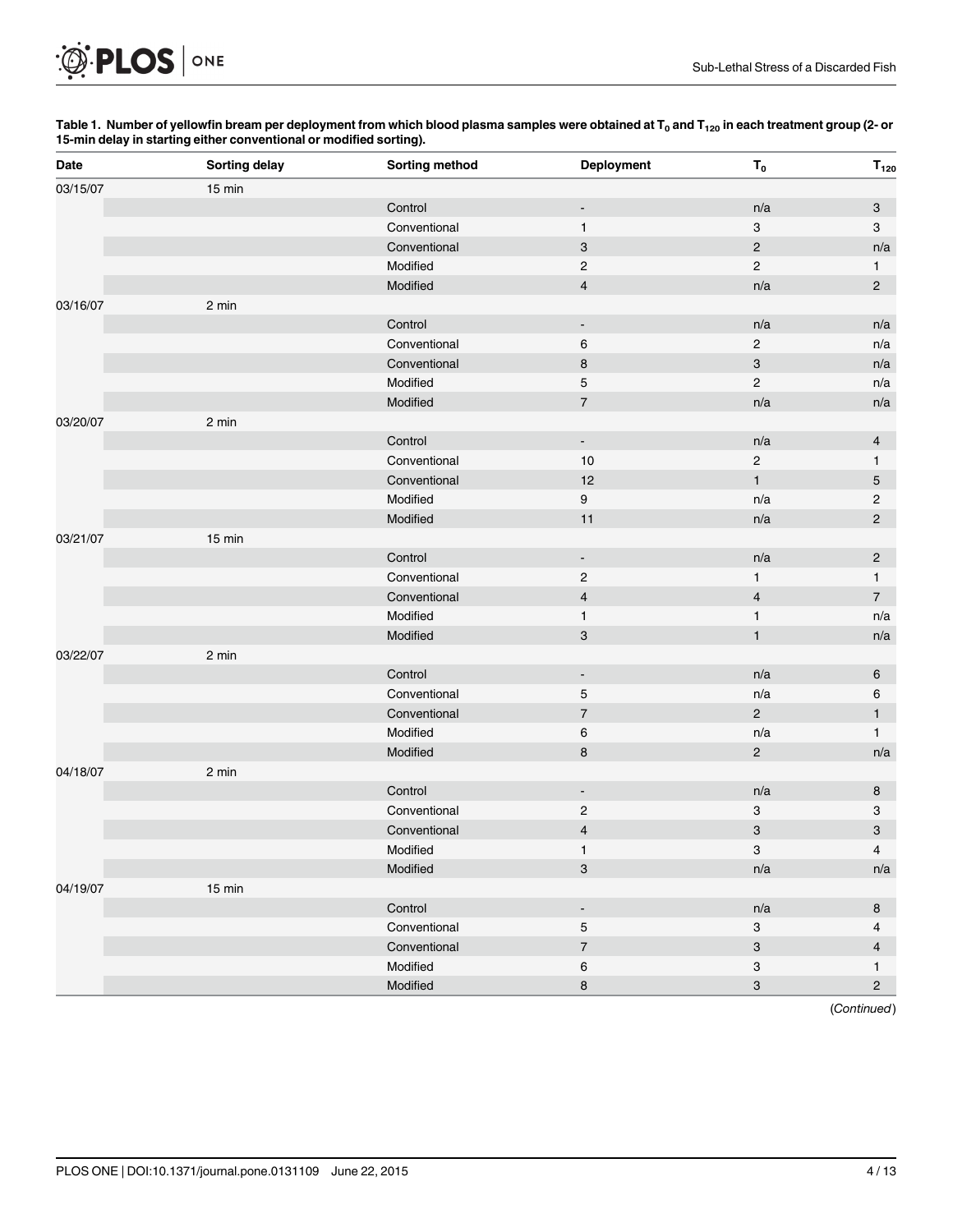#### <span id="page-4-0"></span>Table 1. (Continued)

| Date     | Sorting delay | Sorting method | <b>Deployment</b> | т.  | $\mathsf{T}_{120}$ |
|----------|---------------|----------------|-------------------|-----|--------------------|
| 04/26/07 | 2 min         |                |                   |     |                    |
|          |               | Control        | $\blacksquare$    | n/a | 8                  |
|          |               | Conventional   | $\overline{2}$    | 2   |                    |
|          |               | Conventional   | $\overline{4}$    | 3   | 3                  |
|          |               | Modified       |                   | 3   | 6                  |
|          |               | Modified       | 3                 | n/a | $\overline{2}$     |
| 04/27/07 | 15 min        |                |                   |     |                    |
|          |               | Control        | $\sim$            | n/a | $\overline{7}$     |
|          |               | Conventional   | 6                 | 2   | 4                  |
|          |               | Conventional   | 8                 |     | 6                  |
|          |               | Modified       | 5                 | 3   | 5                  |
|          |               | Modified       | $\overline{ }$    |     | $\overline{2}$     |

Control fish were sampled at  $T_{120}$ .

n/a, insufficient fish for sampling; -, not applicable.

doi:10.1371/journal.pone.0131109.t001

All separately caged control and treatment fish and their immediate environment (DO, temperature and salinity) were monitored every 24 hours up until 120 hours, after which live individuals were randomly selected, removed and sampled for blood ( $T_{120}$ ; as below). Fish were not fed during their monitoring.

### Blood samples

At both  $T_0$  and  $T_{120}$ , relevant yellowfin bream were dorsally secured inside a foam block and sampled with heparinised syringes (22-gauge needles) extracting blood from a caudal puncture within 1 min of handling  $(Table 1)$  $(Table 1)$ . Approximately 5 mL of blood was drawn into an Eppendorf vial, placed on ice and, within 30 min, centrifuged for 3 min at 5000 rotations per minute. All valid plasma samples were returned to the laboratory on the same day and frozen at -18°C. Within 60 days, the samples were packed in dry ice and sent to the Symbion Vetnostics laboratory in Traralgon, Victoria, and analysed for concentrations of: (i) cortisol (ng/mL) using a Siemens healthcare diagnostics kit and a Centaur analyser with chemi-luminescence; (ii) glucose (mmol/L) by colorimetric clinical kits (Roche Diagnostics, USA) and spectrophotometric assays; and (iii) potassium (mmol/L) via a Hitachi analyser using indirect ion-specific electrode measurements. Cortisol at concentrations <3.6 ng/mL were censored (at 3.6 ng/mL) in the pathology lab reports by Gippsland Vetnostics ( $n = 1$  sample from  $T_0$ , and 7 treatments and 18 controls from  $T_{120}$ ).

After bleeding, fish were measured to the nearest 0.5 cm TL before being released. Baseline estimates of cortisol and glucose from local wild populations of yellowfin bream were derived from previous studies at Means ( $\pm$  SE) of 3.6  $\pm$  2.0 ng/mL and between 1.3  $\pm$  0.4 and 2.5  $\pm$  0.2 ng/mL, respectively [\[31,](#page-11-0) [32\]](#page-11-0).

# Data and analyses

The following environmental and biological data were recorded for use as explanatory variables in the analyses: sampling time  $(T_0$  or  $T_{120}$ ); the sorting method (conventional or modified); delay in the start of sorting (2 or 15 min); temperature and salinity of the river at the bottom; percentage cloud cover; air temperature; the weight of jellyfish; air exposure time (min) and TL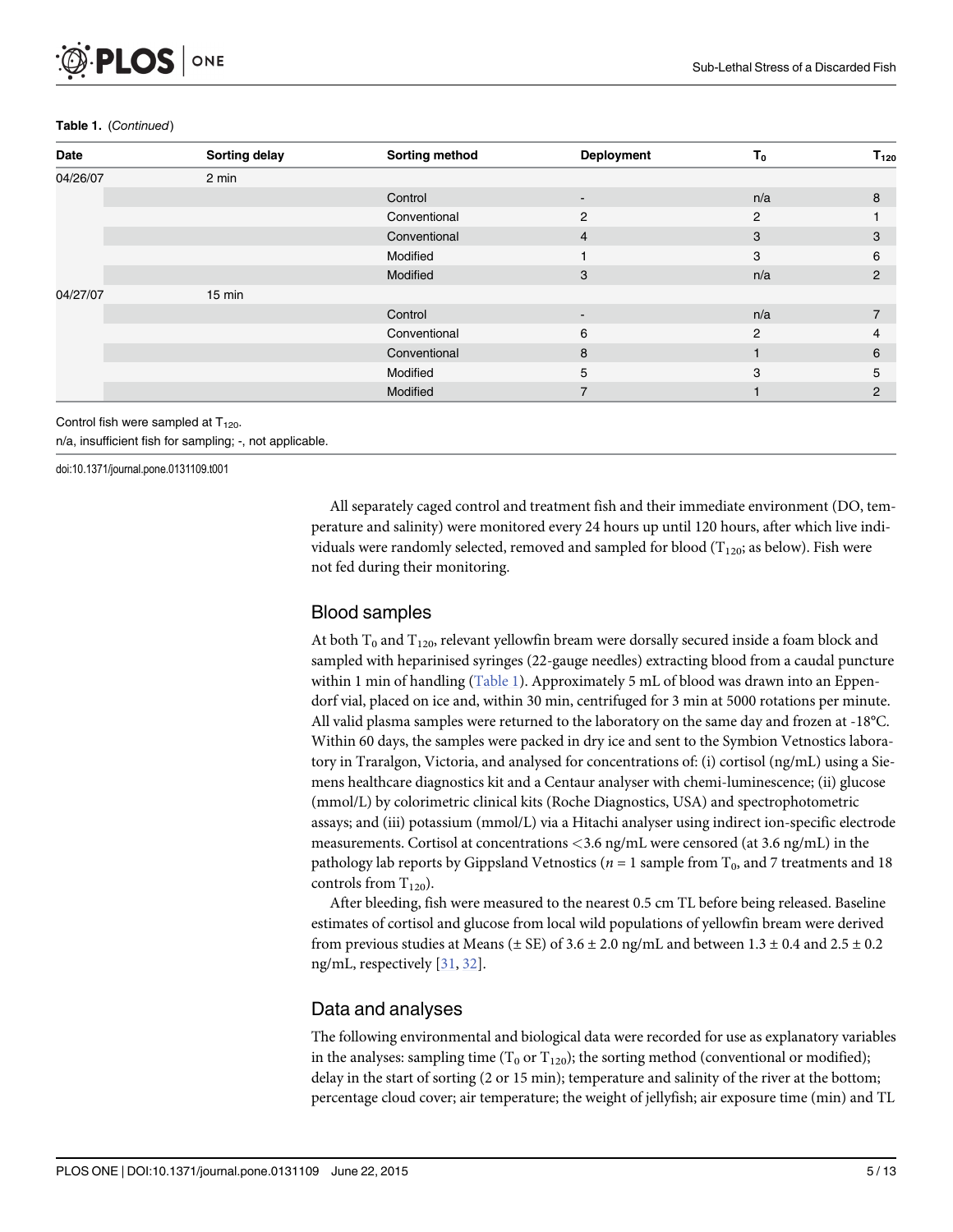<span id="page-5-0"></span>(cm). Additional measurements included technical deployment-specific variables (speed, depth and duration), and total catch, temperature and salinity at the river surface, and the concentration of DO in the water-filled sorting tray during modified sorting. These additional variables were not used in the analysis because they were either not of apriori interest, or were collinear with other variables, and in the case of DO because this measurement was only relevant for the modified sorting treatments.

The explanatory values were used in linear mixed models (LMMs) fitted to the analyte measurement on each fish. To avoid pseudo-replication [\[32\]](#page-11-0) arising from lack of independence within individual deployments, the LMMs included haul (nested within day) as a random effect. The fits were obtained using the lmer function in the lme4 package of the R language (freely available from <http://cran.stat.auckland.ac.nz/>).

Three LMMs were applied to the trawled-and-discarded yellowfin bream; the first to all fish with sampling time  $(T_0 \text{ vs } T_{120})$  included as a factor; and the second and third LMMs to just those fish at either T<sub>0</sub> or T<sub>120</sub>. A fourth LMM was also restricted to T<sub>120</sub>, but in addition to trawled fish it included the controls. For each analysis a backward variable elimination procedure was used, starting from an initial fit that included all potential terms of interest. For the first LMM, the initial fit included the three-way interaction of sorting method, delay and sample time, and two-way interactions of method and air exposure time, and method and air temperature, and the main effects of the other explanatory terms noted above. The second and third LMMs did not contain sample time terms. The fourth LMM included control fish and hence did not utilize any haul-specific variables, leaving only sampling method (conventional, modified, or control) and TL as the explanatory variables, and day as the sole random effect. At each step of the backward elimination, the least significant term was removed, continuing until only terms that were significant at the 0.05 level remained.

# **Results**

One-hundred-and-ninety-two yellowfin bream were sampled for blood (including 64 and 82 discarded individuals sampled at  $T_0$  and  $T_{120}$ , respectively during nine days of trawling with four sampled hauls per day, and 46 controls at  $T_{120}$  $T_{120}$  $T_{120}$  $T_{120}$ ; Tables 1 and 2, and [S1 Dataset](#page-10-0)). The former individuals were distributed among the four treatments of primary interest, including dry sorting after 2 (21 and 23 fish at  $T_0$  and  $T_{120}$ , respectively) and 15 min (19 and 29), and wet sorting after 2 (10 and 17) and 15 min (14 and 13) ([Table 1,](#page-3-0) [S1 Dataset\)](#page-10-0). During some trawls insufficient numbers were caught for blood sampling [\(Table 1](#page-3-0)).

The various environmental and technical parameters remained fairly consistent among replicate deployments, except for total catch and jellyfish weights and % cloud cover [\(Table 2](#page-6-0)). During the first two days of fishing, jellyfish were caught in three deployments (totals of 1.6, 12.7, 22.5kg); all of which were conventionally sorted (two after a 2-min delay and the other after 15 min).

Environmental parameters at the monitoring site were well within the preferred tolerance ranges of yellowfin bream, with the Mean  $\pm$  SD temperature (24.9  $\pm$  2.1°C) and DO (5.9  $\pm$  0.9 mg/L) comparable to those during trawling. However, on average, the downstream monitoring site was more saline (36.6  $\pm$  12.6) than the river [\(Table 2\)](#page-6-0). Besides the effects of changing temperatures and salinities, none of the physiological correlates were affected by the delay in starting sorting or the modified handling in a water-filled tray.

#### **Cortisol**

For the LMM applied to all trawled-and-discarded yellowfin bream across both sample times, significant effects were limited to fish at  $T_0$  having more than double the Mean  $\pm$  SE plasma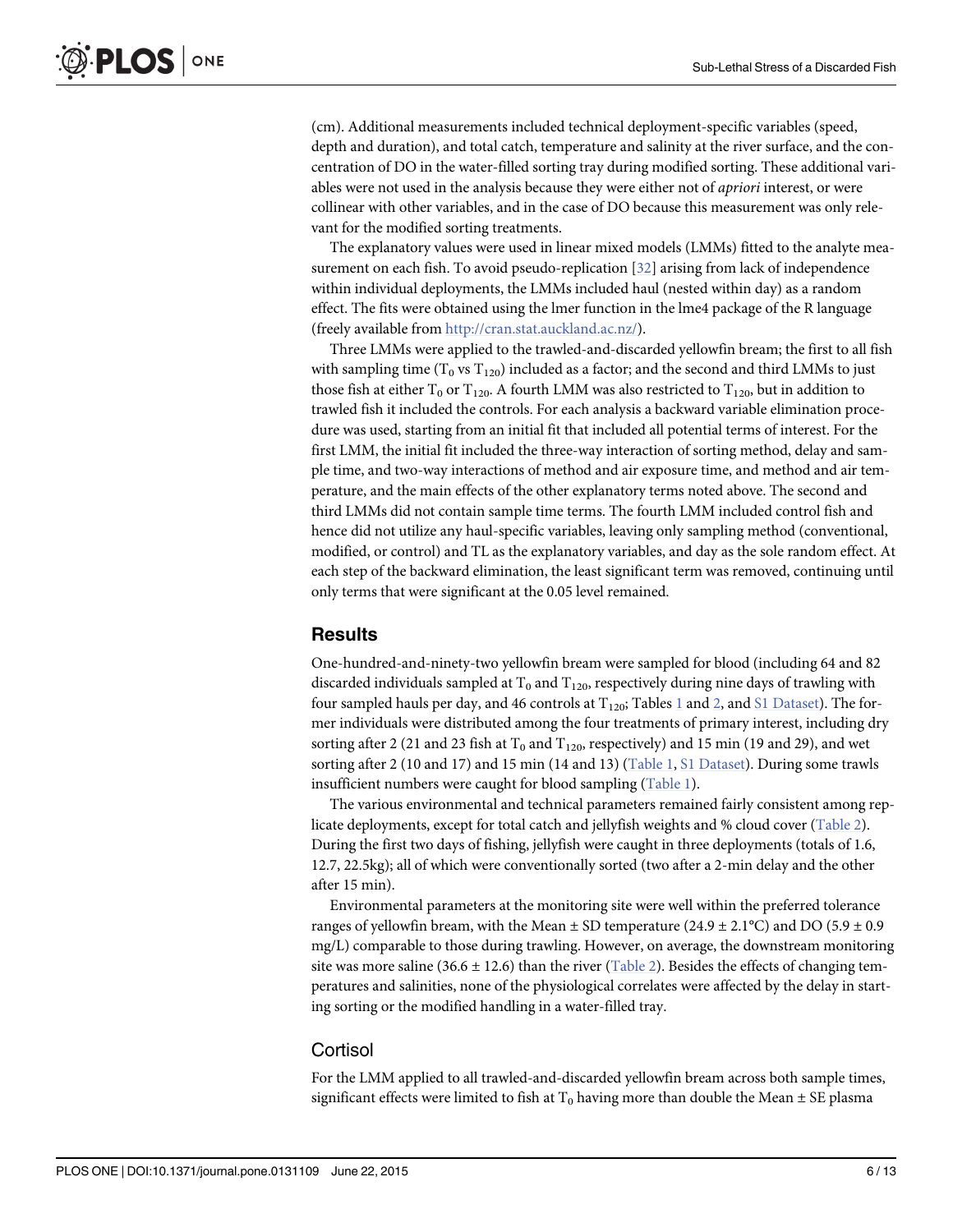| Variable                                  | Mean ± SD       | n   |
|-------------------------------------------|-----------------|-----|
| <b>Technical variables</b>                |                 |     |
| Deployment                                |                 |     |
| Speed (m/s)                               | $2.7 + 0.5$     | 34  |
| Depth (m)                                 | $4.3 \pm 3.1$   | 34  |
| Duration (min)                            | $30.7 \pm 2.8$  | 34  |
| <b>Environmental variables</b>            |                 |     |
| River temperature (o C)                   |                 |     |
| Surface                                   | $25.3 \pm 1.9$  | 34  |
| <b>Bottom</b>                             | $25.2 \pm 1.9$  | 34  |
| <b>River salinity</b>                     |                 |     |
| Surface                                   | $9.9 \pm 6.4$   | 34  |
| <b>Bottom</b>                             | $11.3 \pm 7.8$  | 34  |
| Cloud cover (%)                           | $52.2 \pm 35.4$ | 34  |
| Air temperature (o C)                     | $23.0 \pm 3.4$  | 34  |
| Water tray dissolved oxygen (mg/L)        | $4.8 \pm 1.1$   | 14  |
| Water tray temperature (o C)              | $24.9 \pm 1.9$  | 16  |
| Catch air exposure (min)                  |                 |     |
| 2-min dry tray                            | $3.7 \pm 0.8$   | 10  |
| 15-min dry tray                           | $18.1 \pm 1.6$  | 8   |
| 2-min wet tray                            | $1.9 \pm 0.6$   | 8   |
| 15-min wet tray                           | $2.5 \pm 0.8$   | 8   |
| <b>Biological variables</b>               |                 |     |
| Total catch (kg)                          | $19.4 + 11.6$   | 34  |
| Jellyfish (kg)                            | $1.1 \pm 4.4$   | 34  |
| Trawled yellowfin bream total length (cm) | $19.0 \pm 3.5$  | 146 |
| Control yellowfin bream total length (cm) | $19.7 \pm 4.9$  | 46  |

<span id="page-6-0"></span>[Table 2.](#page-5-0) Summary of Mean (± SD) key environmental, technical and biological variables collected during the deployments.

n, number or replicates.

doi:10.1371/journal.pone.0131109.t002

cortisol (122.0  $\pm$  14.9 ng/mL) than those at T<sub>120</sub> (55.3  $\pm$  8.1 ng/mL), while irrespective of all other variables there was a negative association between cortisol and bottom salinity ( $p < 0.05$ ; [Table 3](#page-7-0)). No variables were significant for the LMM applied to  $T_0$  fish, but like the first model, salinity manifested as a significant predictor of variability in cortisol among  $T_{120}$  fish ( $p < 0.05$ ; [Table 3](#page-7-0)). The LMM assessing all fish at  $T_{120}$  detected a significant main effect of the treatment of fish, caused by controls having mean plasma cortisol concentrations  $(23.3 \pm 5.7 \text{ ng/mL})$  that were lower than either dry- (51.6  $\pm$  10.1 ng/mL) or wet-sorted (61.0  $\pm$  13.1 ng/mL) yellowfin bream ( $p < 0.05$ ; [Table 3](#page-7-0)). The latter two groups were not significantly different (LMM,  $p > 0.05$ ).

#### Glucose

Like for cortisol, when considered across all trawled-and-discarded yellowfin bream, plasma glucose concentrations were much greater in T<sub>0</sub> individuals (4.6  $\pm$  0.2 mmol/L) than those at  $T_{120}$  (2.3 ± 0.1 mmol/L; LMM,  $p < 0.01$ ). For just the trawled fish sampled at T<sub>0</sub>, glucose concentrations were positively and negatively associated with air exposure and temperature, respectively (LMM,  $p < 0.05$ ; [Table 3\)](#page-7-0). But at T<sub>120</sub>, the reverse occurred for air temperature;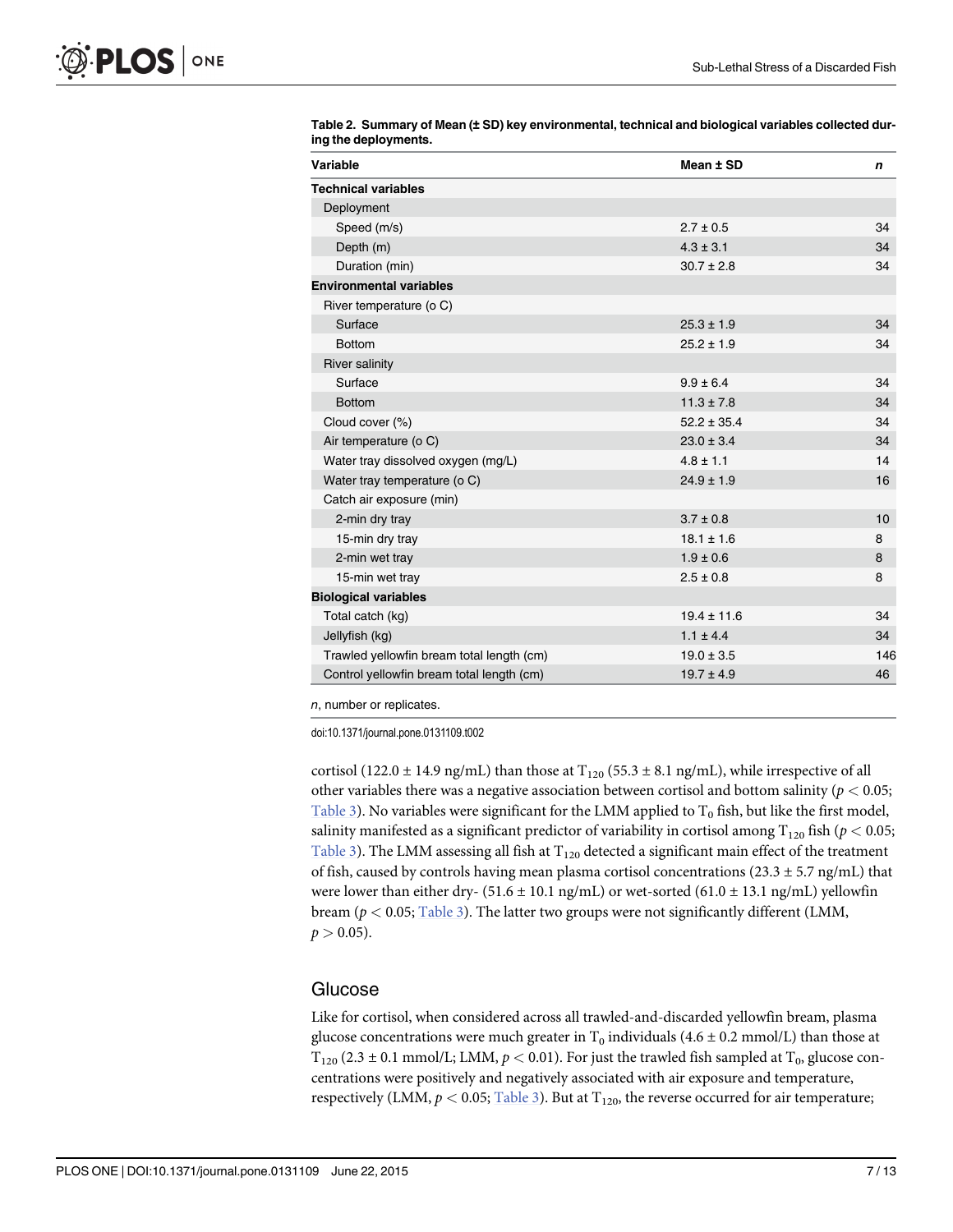|                          | <b>Cortisol</b> |                          |                          | Glucose                  |              |                          | Potassium          |                          |              |                         |                          |                          |
|--------------------------|-----------------|--------------------------|--------------------------|--------------------------|--------------|--------------------------|--------------------|--------------------------|--------------|-------------------------|--------------------------|--------------------------|
|                          | All<br>trawl    | $T_0$<br>trawl           | $T_{120}$<br>trawl       | $T_{120}$<br>all         | All<br>trawl | $T_0$<br>trawl           | $T_{120}$<br>trawl | $T_{120}$<br>all         | All<br>trawl | T <sub>0</sub><br>trawl | $T_{120}$<br>trawl       | $T_{120}$<br>all         |
| <b>Treatment of fish</b> |                 |                          | $\overline{\phantom{a}}$ | $***$                    |              |                          | $\blacksquare$     | $\circ$                  |              | -                       | $\overline{\phantom{a}}$ | $\circ$                  |
| Sample time (T)          | $***$           | $\overline{\phantom{a}}$ | $\overline{\phantom{a}}$ | $\blacksquare$           | $***$        | $\overline{\phantom{a}}$ | $\blacksquare$     | Ξ.                       | $***$        | $\sim$                  | $\overline{\phantom{0}}$ | $\blacksquare$           |
| Sorting method (M)       | $\circ$         | $\circ$                  | $\circ$                  | $\overline{\phantom{a}}$ | $\circ$      | $\circ$                  | $\circ$            | -                        | $\circ$      | $\circ$                 | $\circ$                  | $\overline{\phantom{a}}$ |
| Sorting delay (D)        | $\circ$         | $\circ$                  | $\circ$                  | $\blacksquare$           | $\circ$      | $\circ$                  | $\circ$            | -                        | $\circ$      | $\circ$                 | $\circ$                  |                          |
| $M \times D$             | $\circ$         | $\circ$                  | $\circ$                  | $\blacksquare$           | $\circ$      | $\circ$                  | $\circ$            | -                        | $\circ$      | $\circ$                 | $\circ$                  | $\overline{\phantom{a}}$ |
| $T \times M \times D$    | $\circ$         | $\overline{\phantom{a}}$ | $\blacksquare$           | $\blacksquare$           | $\circ$      | $\overline{\phantom{a}}$ | ۰                  | ۰.                       | $\circ$      | $\blacksquare$          | $\blacksquare$           | $\blacksquare$           |
| Air exposure (AE)        | $\circ$         | $\circ$                  | $\circ$                  | $\blacksquare$           | $\circ$      | $\ast$                   | $\circ$            | ۰.                       | $\circ$      | $\circ$                 | $\circ$                  | $\overline{\phantom{a}}$ |
| $AE \times M$            | $\circ$         | $\circ$                  | $\circ$                  | $\blacksquare$           | $\circ$      | $\circ$                  | $\circ$            | $\blacksquare$           | $\circ$      | $\circ$                 | $\circ$                  | $\overline{\phantom{a}}$ |
| Air temperature<br>(AT)  | $\circ$         | $\circ$                  | $\circ$                  | ۰                        | $\circ$      | $\ast$                   | $***$              | $\sim$                   | $\circ$      | $\circ$                 | $\circ$                  | $\blacksquare$           |
| $AT \times M$            | $\circ$         | $\circ$                  | $\circ$                  | ٠                        | $\circ$      | $\circ$                  | $\circ$            |                          | $***$        | $\ast$                  | $\circ$                  |                          |
| Jellyfish weight         | $\circ$         | $\circ$                  | $\circ$                  | $\blacksquare$           | $\circ$      | $\circ$                  | $\circ$            | -                        | $\ast$       | $\ast$                  | $\circ$                  | $\overline{\phantom{a}}$ |
| <b>Cloud cover</b>       | $\circ$         | $\circ$                  | $\circ$                  | ٠                        | $\circ$      | $\circ$                  | $\circ$            |                          | $\circ$      | $\circ$                 | $\circ$                  |                          |
| <b>Fish total length</b> | $\circ$         | $\circ$                  | $\circ$                  | $\circ$                  | $\circ$      | $\circ$                  | $\circ$            | $\circ$                  | $\circ$      | $\circ$                 | $\circ$                  | $\circ$                  |
| <b>River salinity</b>    | $\ast$          | $\circ$                  | $\ast$                   | $\blacksquare$           | $\circ$      | $\circ$                  | $\circ$            | $\overline{\phantom{a}}$ | $\circ$      | $\circ$                 | $\circ$                  |                          |
| <b>River temperature</b> | $\circ$         | $\circ$                  | $\circ$                  | $\blacksquare$           | $\circ$      | $\circ$                  | $\circ$            | -                        | $\circ$      | $\circ$                 | $\ast$                   | $\overline{\phantom{a}}$ |

<span id="page-7-0"></span>[Table 3.](#page-6-0) Summary of variables (fixed effects) tested in linear mixed models for their independence in explaining variability among plasma cortisol, glucose and potassium concentrations in yellowfin bream (Acanthopagrus australis).

For each blood parameter, three models were applied to the trawled fish only (all individuals, and then just those sampled immediately after sorting—T<sub>0</sub> and then after five days in cages—T<sub>120</sub>), and a fourth model applied to trawled (from conventional and water sorting) and control fish at T<sub>120</sub> (defined as 'treatment of fish'). -, term not appropriate in the model. The river salinity and temperature were bottom readings.

 $p > 0.05$ ;

 $*_{p}$  < 0.05;

 $*$  $p$  < 0.01.

doi:10.1371/journal.pone.0131109.t003

manifesting as a positive association with glucose (LMM,  $p < 0.05$ ; Table 3). There were no significant differences in plasma glucose among control (2.3  $\pm$  0.1 mmol/L) and wet- (2.2  $\pm$  0.1 mmol/L) or dry-sorted (2.4 ± 0.1 mmol/L) yellowfin bream at  $T_{120}$  (LMM,  $p > 0.05$ ; Table 3).

#### Potassium

Sample time had a significant effect on plasma potassium among all trawled-and-discarded yellowfin bream, with greater concentrations at  $T_0$  (7.1  $\pm$  0.3 mmol/L) than at  $T_{120}$  (5.3  $\pm$  0.1 mmol/L) (LMM,  $p < 0.01$ ; Table 3). Further, among all trawled fish and those sampled only at  $T<sub>0</sub>$ , there were positive and negative associations between plasma potassium and the (i) weight of jellyfish in the trawl, and (ii) air temperature in dry-sorted fish only (i.e. air temperature  $\times$  method interaction), respectively (LMM,  $p < 0.05$ ; Table 3). For trawled fish at  $T<sub>120</sub>$ , potassium concentrations were negatively associated with river bottom temperature (LMM,  $p < 0.05$ ; [Table 2\)](#page-6-0). Plasma potassium was not significantly different among control  $(4.9 \pm 0.1 \text{ mmol/L})$  or wet-  $(5.2 \pm 0.3 \text{ mmol/L})$  or dry-sorted  $(5.4 \pm 0.2 \text{ mmol/L})$  yellowfin bream at  $T_{120}$  (LMM,  $p > 0.05$ ; Table 3).

# **Discussion**

The results from this study indicate that being caught and discarded by penaeid trawls evokes a considerable acute stress response in yellowfin bream with plasma cortisol concentrations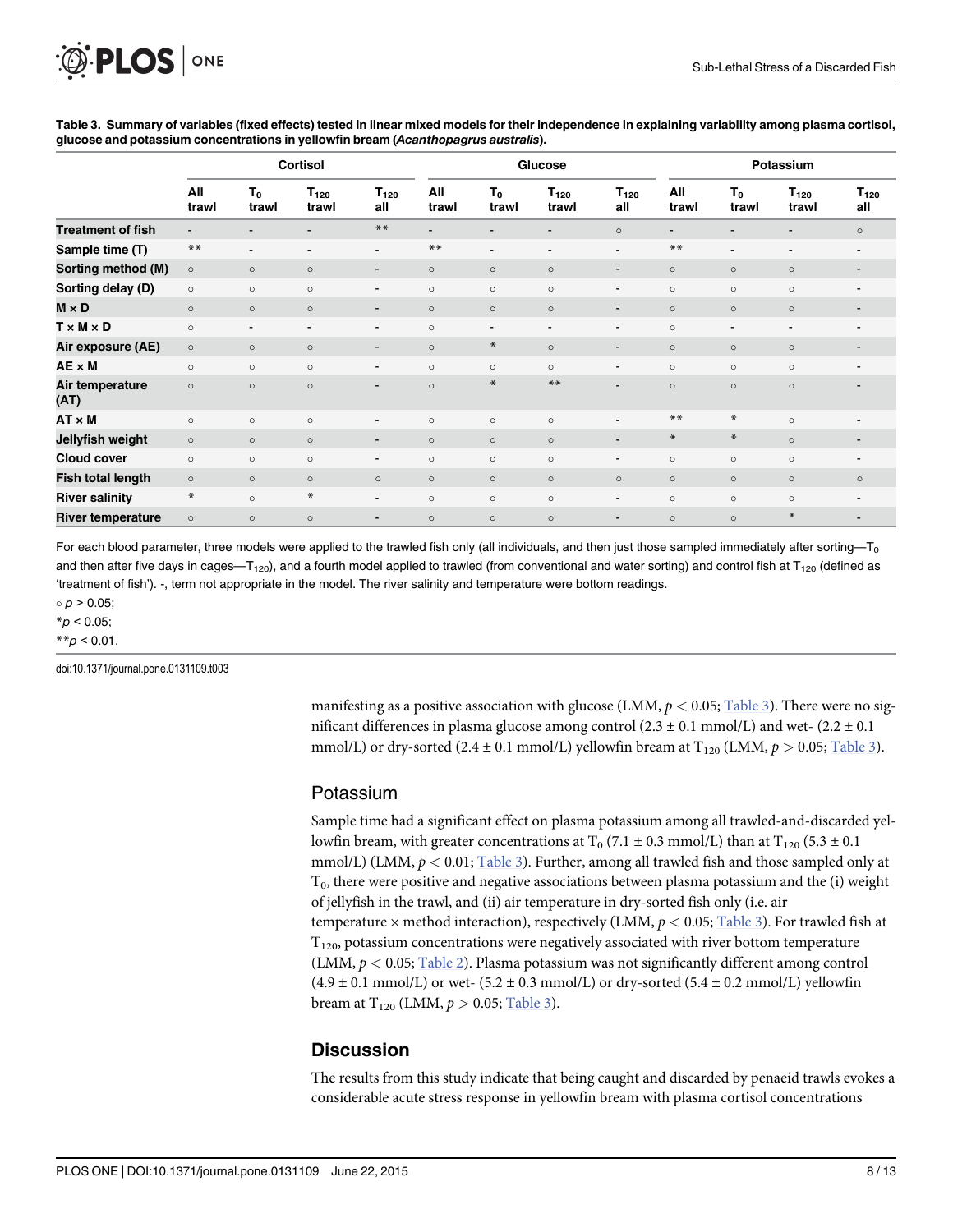<span id="page-8-0"></span>among  $T_0$  fish comparable to the mean range of peak post-stress levels observed for  $>$ 10 species (average of 208 ng/mL) after similar capture-related stimuli (e.g. including approx. 30 min of angling, confinement, trawling, gillnetting or translocation) [\[33\]](#page-11-0). Further, while there are few other relevant data for yellowfin bream, the  $T_0$  cortisol concentrations were greater than those for their conspecifics post angling  $(3.6 \pm 2.0 \text{ to } 8.3 \pm 2.0 \text{ ng/mL})$  [\[29\]](#page-11-0) and other sparids such as pink snapper after 5-min trawls (reaching a peak of 42 ng/mL) [ $34$ ] or red seabream (Pagrus major) after being hooked (12.2  $\pm$  6.7 to 104.1  $\pm$ 34.8 ng/mL) or trammel netted  $(12.2 \pm 6.7 \text{ to } 124.0 \pm 47.3 \text{ ng/mL})$  [\[35](#page-11-0)].

While it is not possible to entirely partition causality among the observed physiological responses, the lack of any significant predictors of elevated cortisol, combined with few handling-related factors explaining the glucose and potassium response among  $T_0$  fish suggests that trawling, rather than sorting and discarding, evoked the most stress. The deleterious contribution of trawling is further supported by the significant effects of (i) river salinity and temperature on either cortisol or potassium among  $T_{120}$  fish, and (ii) jellyfish on potassium in  $T_0$ individuals. However, although neither the general sorting method nor the delay were significant main predictors of physiological responses, it is clear that on-board handling was still important, with air temperature and exposure affecting either immediate or delayed plasma glucose and potassium concentrations.

The physiological observations for  $T_0$  fish can be considered entirely representative of trawling and immediate discarding, since fish were bled within 2 min of being secured; effectively limiting any handling bias  $[18, 36]$  $[18, 36]$  $[18, 36]$ . But those fish that were caged might have been either less stressed (due to shelter, an absence of predators and more optimal salinity) or more stressed (due to enforced diurnal variability in river temperature and salinity; and from being caged) than normal. Controls were used, and subjected to the same transport system (on-board the transporting dory to the monitoring site) and handling, although it is impossible to completely remove all confounding effects when wild animals are held in captivity without being fed, but disturbed daily for welfare monitoring. The potential for such effects is evidenced by the elevated level of cortisol among controls, which probably reflected disturbances during sampling —given that glucose concentrations were close to expected baselines [[29](#page-11-0)]. Cortisol levels do not always return to baseline levels within periods of confinement (e.g. in pink snapper) [\[4](#page-10-0)].

Notwithstanding the possibility of some experimentally induced stress, the response to trawling remained dominant. During initial capture as fish were herded into the trawl, they would have been severely exercised, and inevitably interacted with netting panels and other catches; all of which would have had considerable energetic costs [\[37](#page-11-0)]. For those fish caught at the start of each 40-min deployment, such exercise could have evoked an acute catecholamine response. Possibly, such impacts were exacerbated in the presence of even slightly less than physiologically optimal environmental conditions, such as salinity and temperature. For example, the osmoregulatory function of cortisol may have been triggered among individuals that were caught at the relatively low salinities [\[38\]](#page-12-0). These effects have been demonstrated for gilt-head sea bream (Sparus aurata) in their adaptation to hypoosmotic shock [[39](#page-12-0)]. As another example, the protracted increase in potassium at  $T_{120}$  associated with cooler water during trawling could simply reflect temperature stress [[17](#page-11-0), [27](#page-11-0)].

A novel result, and one that is poorly documented in the peer-reviewed literature describing fishing discards, was the increase in potassium concentrations in the presence of jellyfish; which probably occurred during trawling (because affected yellowfin bream were sorted on the dry tray). While the exact mechanisms of jellyfish impacts on potassium remain unclear, previous studies have shown that venom can inhibit ion pumps or cause cytolysis which could increase the concentration of potassium ions in plasma  $[31, 40, 41]$  $[31, 40, 41]$  $[31, 40, 41]$  $[31, 40, 41]$  $[31, 40, 41]$ . Additional research is required to explore the potential for such a relationship. It is also important to consider that we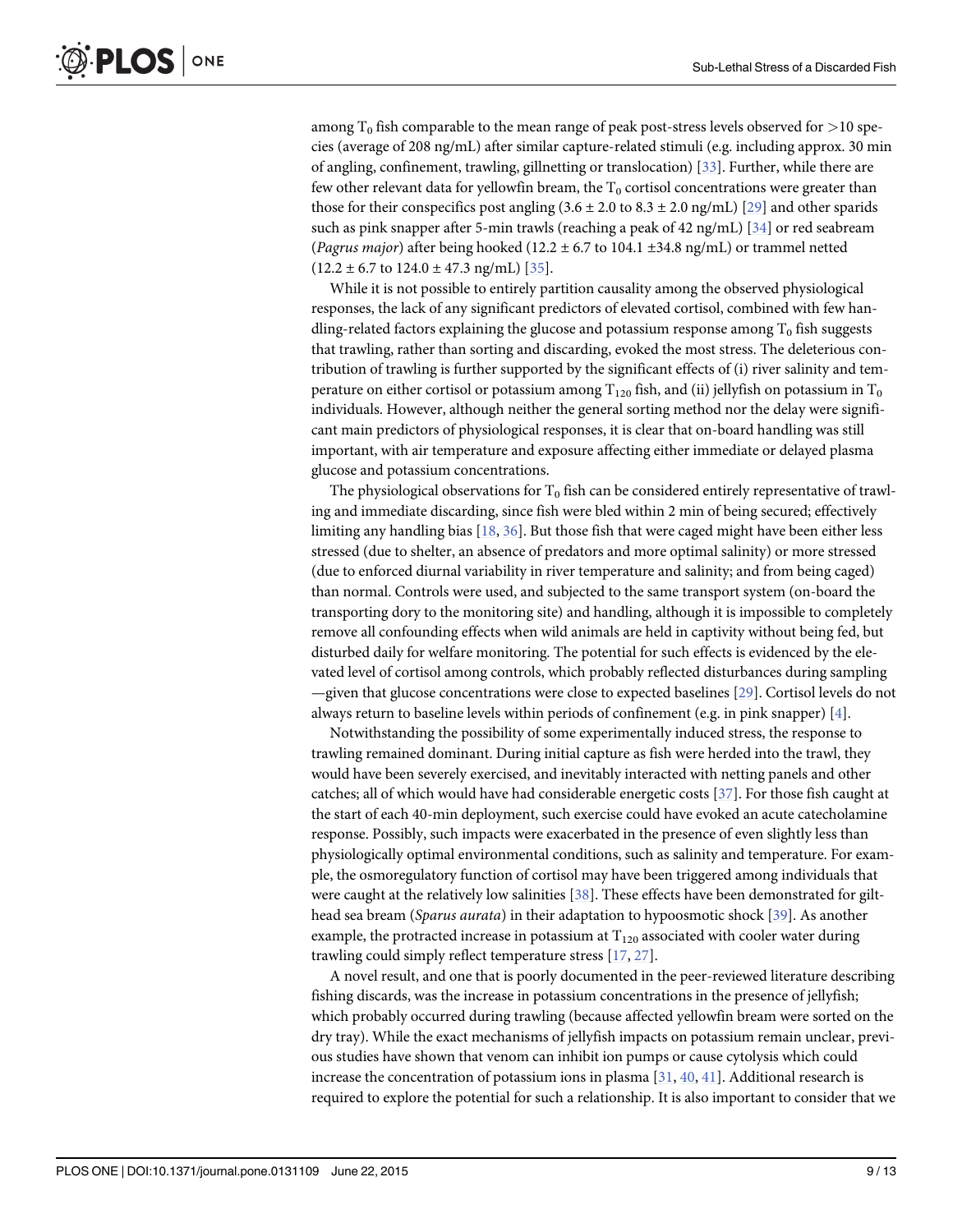<span id="page-9-0"></span>only assessed 30-min deployments. Conventional fishing can extend to 60 min, which conceivably would cumulatively increase the stress effects of the variables discussed above [[42](#page-12-0)].

Once yellowfin bream were landed on board, it is apparent that general sorting method and delay had fewer primary or secondary physiological repercussions but, as might be expected, air exposure (and subsequent hypoxia) and temperature explained some variability [\[17,](#page-11-0) [43\]](#page-12-0). The changes in plasma glucose in response to air exposure were confounded by temperature [\[44](#page-12-0)]. Nevertheless, previous studies have shown that irrespective of temperature, prolonged exposure and the onset of hypoxia results in hyperglycaemia and elevated glucose [[43\]](#page-12-0). Similar results have been demonstrated for several trout species  $[45]$ , and Atlantic cod  $[46]$  among others [\[16,](#page-11-0) [25\]](#page-11-0).

It is also well established that rapid changes in temperature cause metabolic disturbances (e.g.  $\lt$ 1°C difference within minutes) [\[18\]](#page-11-0). In this study, yellowfin bream were removed from relatively warm water (25.2  $\pm$  1.9°C) and exposed to mostly cooler air (23.0  $\pm$  3.4°C at T<sub>0</sub>). The physiological consequences of this displacement were reflected in the negative relationships between both glucose and potassium and air temperature. Likewise, fish that were caught and exposed to air during relatively warm days and then returned to colder water at the monitoring site may have been additionally stressed; possibly explaining the positive association between air temperature and plasma glucose of trawled fish at  $T_{120}$ .

Irrespective of the mechanisms contributing towards the observed variations in physiological responses, the potential for at least some short-term, sub-lethal impacts may be sufficient to warrant resolution attempts to maximise fish welfare  $[7, 47]$  $[7, 47]$  $[7, 47]$  $[7, 47]$ . As a starting point, the negative impacts of jellyfish during trawling can be considerably reduced simply by using mechanicaltype bycatch reduction devices, which would preclude interactions in the codend [[26](#page-11-0)]. Such a direct approach might not be possible for mitigating other deleterious factors, but these could be indirectly addressed through operational strategies. For example, by recognizing extremes in key environmental factors (e.g. salinity and temperature), it might be conceivable to reduce cumulative impacts simply by shortening deployments when river temperatures or salinities are low. Reducing deployment duration might provide fish with more energetic resources to negate the effects of other factors [[1,](#page-10-0) [30\]](#page-11-0). Ultimately, this approach could minimise short-term physiological consequences.

The results of this study, and especially the plasma cortisol and glucose dynamics, suggest an acute stress response of yellowfin bream to trawling and discarding. It remains unclear to what extent such physiological impacts might affect the ability of the species to avoid other sources of unaccounted fishing mortality (e.g. predation or infection), especially in areas of high trawling activity where individuals are repeatedly caught and stressed. For example, Atlantic cod (Gadus morhua) and rainbow trout (Oncorhynchus mykiss) that were exposed to repeated acute capture stress in simulated trials produced, among other effects, more frequently abnormal larvae and smaller egg sizes and less viable offspring, respectively than unstressed controls [\[48](#page-12-0)–[49](#page-12-0)]. Such impacts warrant assessment as part of future research investigating the relationship between stress and injury on growth and reproduction [[50](#page-12-0)].

In the interim, minimising deployment durations to the shortest practical times, and quickly sorting catches in water-filled trays (to reduce environmental extremes) would provide yellowfin bream not only with the best chances of surviving  $[7]$  $[7]$ , but also fewer sub-lethal impacts, and presumably any subsequent cascading effects. On a broader scale, if several encounters with fishing gear elicit acute stress responses repeatedly, fish may become chronically stressed with potential implications for recruitment. Considering such unaccounted consequences, fisheries managers should strive for regulating biomass extraction holistically. In Europe, a newly implemented ban on discards considers such ancillary measures including catch quotas and survival provisions.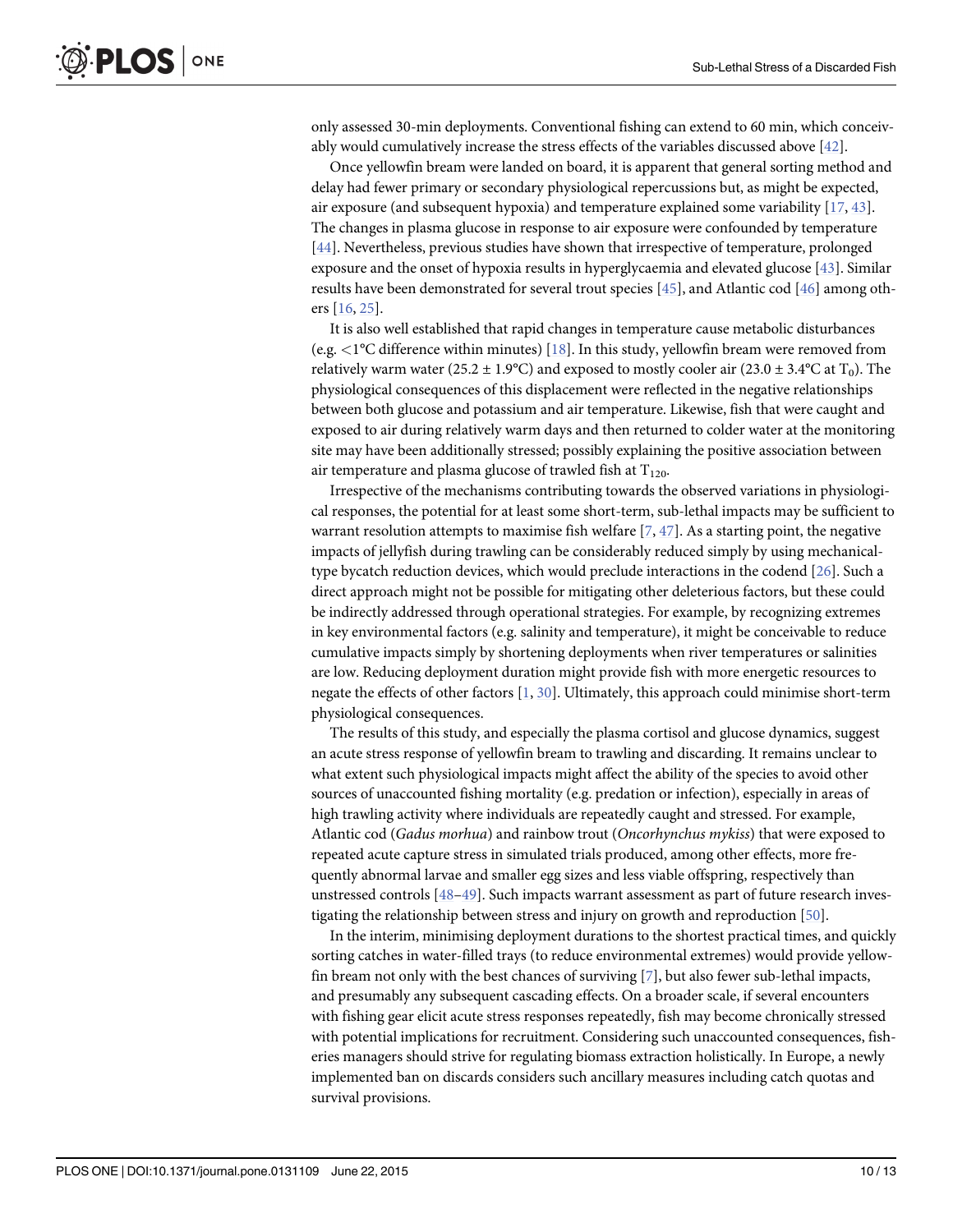# <span id="page-10-0"></span>Supporting Information

[S1 Dataset.](http://www.plosone.org/article/fetchSingleRepresentation.action?uri=info:doi/10.1371/journal.pone.0131109.s001) Cortisol, glucose and potassium concentrations of each yellowfin bream sam**pled at T<sub>0</sub> and T<sub>120</sub> (including controls).** This dataset includes blood plasma concentrations of each fish together with treatment categories and environmental, technical and biological covariates.

(XLSX)

#### Acknowledgments

Thanks are extended to the NSW Professional Fishermen's Association, Don Johnson, Alex Hulme, Shane McGrath, Stephan Soule and especially Craig Brand. Anthony Farrell and five anonymous referees are thanked for providing valuable comments to the manuscript.

#### Author Contributions

Conceived and designed the experiments: SSU MKB. Performed the experiments: SSU MKB. Analyzed the data: RBM MKB. Contributed reagents/materials/analysis tools: RBM. Wrote the paper: SSU MKB RBM.

#### References

- [1.](#page-1-0) Broadhurst MK, Suuronen P, Hulme A. Estimating collateral mortality from towed fishing gear. Fish Fish. 2006; 7: 180–218.
- [2.](#page-1-0) Donaldson MR, Raby GD, Nguyen VN, Hinch SG, Patterson DA, Farrell AP, et al. Evaluation of a simple technique for recovering fish from capture stress: integrating physiology, biotelemetry, and social science to solve a conservation problem. Can J Fish Aquat Sci. 2013; 70: 90–100.
- 3. Wilson SM, Raby GD, Burnett NJ, Hinch SG, Cooke SJ. Looking beyond the mortality of bycatch: sublethal effects of incidental capture on marine animals. Biol Conserv. 2014; 171: 61–72.
- [4.](#page-8-0) Cleary JJ, Pankhurst NW, Battaglene SC. The effect of capture and handling stress on plasma steroid levels and gonadal condition in wild and farmed snapper Pagrus auratus (Sparidae). J World Aquac Soc. 2000; 31: 558–569.
- [5.](#page-1-0) Schreck CB. Stress and fish reproduction: the roles of allostasis and hormesis. Gen Comp Endocrinol. 2010; 165: 549–556. doi: [10.1016/j.ygcen.2009.07.004](http://dx.doi.org/10.1016/j.ygcen.2009.07.004) PMID: [19596332](http://www.ncbi.nlm.nih.gov/pubmed/19596332)
- [6.](#page-1-0) Darnell MZ, Darnell KM, McDowell RE, Rittschof D. Postcapture survival and future reproductive potential of ovigerous blue crabs Callinectes sapidus caught in the Central North Carolina pot fishery. Trans Am Fish Soc. 2010; 139: 1677–1687.
- [7.](#page-1-0) Broadhurst MK, Uhlmann SS, Millar RB. Reducing discard mortality in an estuarine trawl fishery. J Exp Mar Bio Ecol. 2008; 364: 54–61.
- [8.](#page-1-0) Farrell AP, Gallaugher PE, Fraser J, Pike D, Bowering P, Hadwin AKM, et al. Successful recovery of the physiological status of coho salmon on board a commercial gillnet vessel by means of a newly designed revival box. Can J Fish Aquat Sci. 2001; 58: 1932–1946.
- [9.](#page-1-0) Cooke SJ, Donaldson MR, O'Connor CM, Raby GD, Arlinghaus R, Danylchuk AJ, et al. The physiological consequences of catch-and-release angling: perspectives on experimental design, interpretation, extrapolation and relevance to stakeholders. Fish Manag Ecol. 2013; 20: 268–287.
- [10.](#page-1-0) Stentiford GD, Neil DM. A rapid onset, post-capture muscle necrosis in the Norway lobster, Nephrops norvegicus (L.), from the West coast of Scotland. J Fish Dis. 2000; 23: 251–263.
- 11. Bergmann M, Taylor AC, Moore PG. Physiological stress in decapod crustaceans (Munida rugosa and Liocarcinus depurator) discarded in the Clyde Nephrops fishery. J Exp Mar Bio Ecol. 2001; 259: 215–229. PMID: [11343713](http://www.ncbi.nlm.nih.gov/pubmed/11343713)
- 12. Basti D, Bricknell I, Hoyt K, Chang ES, Halteman W, Bouchard D. Factors affecting post-capture survivability of lobster Homarus americanus. Dis Aquat Organ. 2010; 90: 153–166. doi: [10.3354/dao02205](http://dx.doi.org/10.3354/dao02205) PMID: [20662372](http://www.ncbi.nlm.nih.gov/pubmed/20662372)
- [13.](#page-1-0) Raicevich S, Minute F, Finoia MG, Caranfa F, Di Muro P, Scapolan L, et al. Synergistic and Antagonistic Effects of Thermal Shock, Air Exposure, and Fishing Capture on the Physiological Stress of Squilla mantis (Stomatopoda). PLoS ONE 2014; 9: e105060. doi: [10.1371/journal.pone.0105060](http://dx.doi.org/10.1371/journal.pone.0105060) PMID: [25133593](http://www.ncbi.nlm.nih.gov/pubmed/25133593)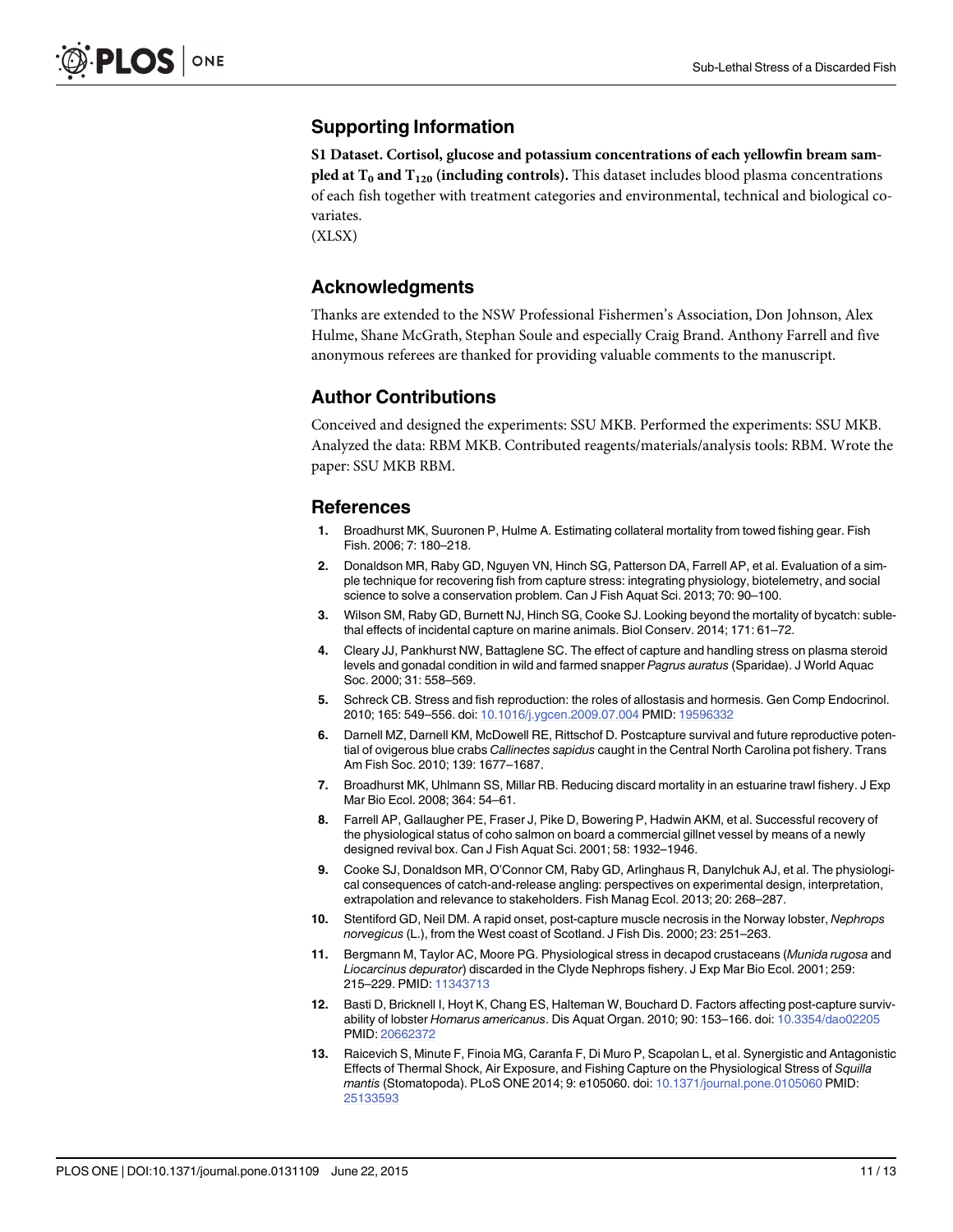- <span id="page-11-0"></span>[14.](#page-1-0) Suuronen P, Erickson DL. Mortality of animals that escape fishing gears or are discarded after capture: approaches to reduce mortality. In: He P, editor. Behavior of marine fishes: capture processes and conservation challenges. Oxford: Wiley-Blackwell; 2010. pp. 265–293.
- [15.](#page-1-0) Berghahn R, Waltemath M, Rijnsdorp AD. Mortality of fish from the by-catch of shrimp vessels in the North Sea. J Appl Ichthyol. 1992; 8: 293–306.
- [16.](#page-1-0) Davis MW, Schreck CB. Responses by Pacific halibut to air exposure: lack of correspondence among plasma constituents and mortality. Trans Am Fish Soc. 2005; 134: 991–998.
- [17.](#page-1-0) Gale MK, Hinch SG, Donaldson MR. The role of temperature in the capture and release of fish. Fish Fish. 2013; 14: 1–33.
- [18.](#page-1-0) Portz DE, Woodley CM, Cech JJ jr. Stress-associated impacts of short-term holding on fishes. Rev Fish Biol Fish. 2006; 16: 125–170.
- [19.](#page-1-0) Sumpter JP. The endocrinology of stress. In: Iwama GK, Pickering AD, Sumpter JP, Schreck CB, editors. Fish stress and health in aquaculture. Cambridge: Cambridge University Press; 1997. pp. 95–118.
- [20.](#page-1-0) Arends RJ, Mancera JM, Munoz JL, Wendelaar Bonga SE, Flik G. The stress response of the gilthead sea bream (Sparus aurata L.) to air exposure and confinement. J Endocrinol. 1999; 163: 149–157. PMID: [10495417](http://www.ncbi.nlm.nih.gov/pubmed/10495417)
- [21.](#page-1-0) McDonald G, Milligan L. Ionic, osmotic and acid-base regulation in stress. In: Iwama GK, Pickering AD, Sumpter JP, Schreck CB, editors. Fish stress and health in aquaculture. Cambridge: Cambridge University Press; 1997. pp. 119–144.
- [22.](#page-1-0) Cleary JJ, Battaglene SC, Pankhurst NW. Capture and handling stress affects the endocrine and ovulatory response to exogenous hormone treatment in snapper, Pagrus auratus (Bloch & Schneider). Aquac Res. 2002; 33: 829–838.
- [23.](#page-1-0) Reynolds DP, Broadhurst MK, Butcher PA, Rolfe M. Effects of angler-induced exercise and air exposure on the mortality of mouth-hooked yellowfin bream (Acanthopagrus australis). J Appl Ichthyol. 2009; 25: 100–103.
- [24.](#page-1-0) Gale MK, Hinch SG, Eliason EJ, Cooke SJ, Patterson DA. Physiological impairment of adult sockeye salmon in fresh water after simulated capture-and-release across a range of temperatures. Fish Res. 2011; 112: 85–95.
- [25.](#page-1-0) Broadhurst MK, Barker DT, Kennelly SJ. Scale-loss and survival of juvenile yellowfin bream, Acanthopagrus australis, after simulated escape from a Nordmøre-grid guiding panel and release from capture by hook and line. Bull Mar Sci. 1999; 64: 255–268.
- [26.](#page-9-0) Broadhurst MK, Gray CA, Reid DD, Wooden MEL, Young DJ, Haddy JA, et al. Mortality of key fish species released by recreational anglers in an Australian estuary. J Exp Mar Bio Ecol. 2005; 321: 171–179.
- [27.](#page-8-0) Broadhurst MK, Butcher PA, Brand CP, Porter M. Ingestion and ejection of hooks: effects on long-term health and mortality of angler-caught yellowfin bream Acanthopagrus australis. Dis Aquat Organ. 2007; 74: 27–36. PMID: [17425261](http://www.ncbi.nlm.nih.gov/pubmed/17425261)
- 28. Broadhurst MK, Millar RB, Brand CP, Uhlmann SS. Mortality of discards from southeastern Australian beach seines and gillnets. Dis Aquat Organ. 2008; 80: 51–61. doi: [10.3354/dao01904](http://dx.doi.org/10.3354/dao01904) PMID: [18714684](http://www.ncbi.nlm.nih.gov/pubmed/18714684)
- [29.](#page-8-0) Butcher PA, Broadhurst MK, Reynolds D, Reid DD, Gray CA. Release method and anatomical hook location: Effects on short-term mortality of angler-caught Acanthopagrus australis and Argyrosomus japonicus. Dis Aquat Organ. 2007; 74: 17-26. PMID: [17425260](http://www.ncbi.nlm.nih.gov/pubmed/17425260)
- [30.](#page-1-0) Uhlmann SS, Broadhurst MK. Damage and partitioned mortality of teleosts discarded from two Austra-lian penaeid fishing gears. Dis Aquat Organ. 2007; 76: 173-186. PMID: [17803103](http://www.ncbi.nlm.nih.gov/pubmed/17803103)
- [31.](#page-2-0) Mattei C, Legros C. The voltage-gated sodium channel: A major target of marine neurotoxins. Toxicon. 2014; 91: 84–95. doi: [10.1016/j.toxicon.2014.09.016](http://dx.doi.org/10.1016/j.toxicon.2014.09.016) PMID: [25305552](http://www.ncbi.nlm.nih.gov/pubmed/25305552)
- [32.](#page-4-0) Millar RB, Anderson MJ. Remedies for pseudoreplication. Fish Res. 2004; 70: 397–407.
- [33.](#page-8-0) Barton BA, Iwama GK. Physiological changes in fish from stress in aquaculture with emphasis on the response and effects of corticosteroids. Annu Rev Fish Dis. 1991; 1: 3–26.
- [34.](#page-8-0) Pankhurst NW, Sharples DF. Effects of capture and confinement on plasma cortisol concentrations in the snapper, Pagrus auratus. Aust J Mar Freshw Res. 1992; 43: 345–356.
- [35.](#page-8-0) Chopin FS, Arimoto T, Inoue Y. A comparison of the stress response and mortality of sea bream Pagrus major captured by hook and line and trammel net. Fish Res. 1996; 28: 277–289.
- [36.](#page-8-0) Pankhurst NW. The endocrinology of stress in fish: An environmental perspective. Gen Comp Endocrinol. 2011; 170: 265–275. doi: [10.1016/j.ygcen.2010.07.017](http://dx.doi.org/10.1016/j.ygcen.2010.07.017) PMID: [20688064](http://www.ncbi.nlm.nih.gov/pubmed/20688064)
- [37.](#page-8-0) Wardle CS. Fish behaviour and fishing gear. In: Pitcher TJ, editor. The behaviour of teleost fishes. London: Croon Helm; 1986. pp. 463–495.